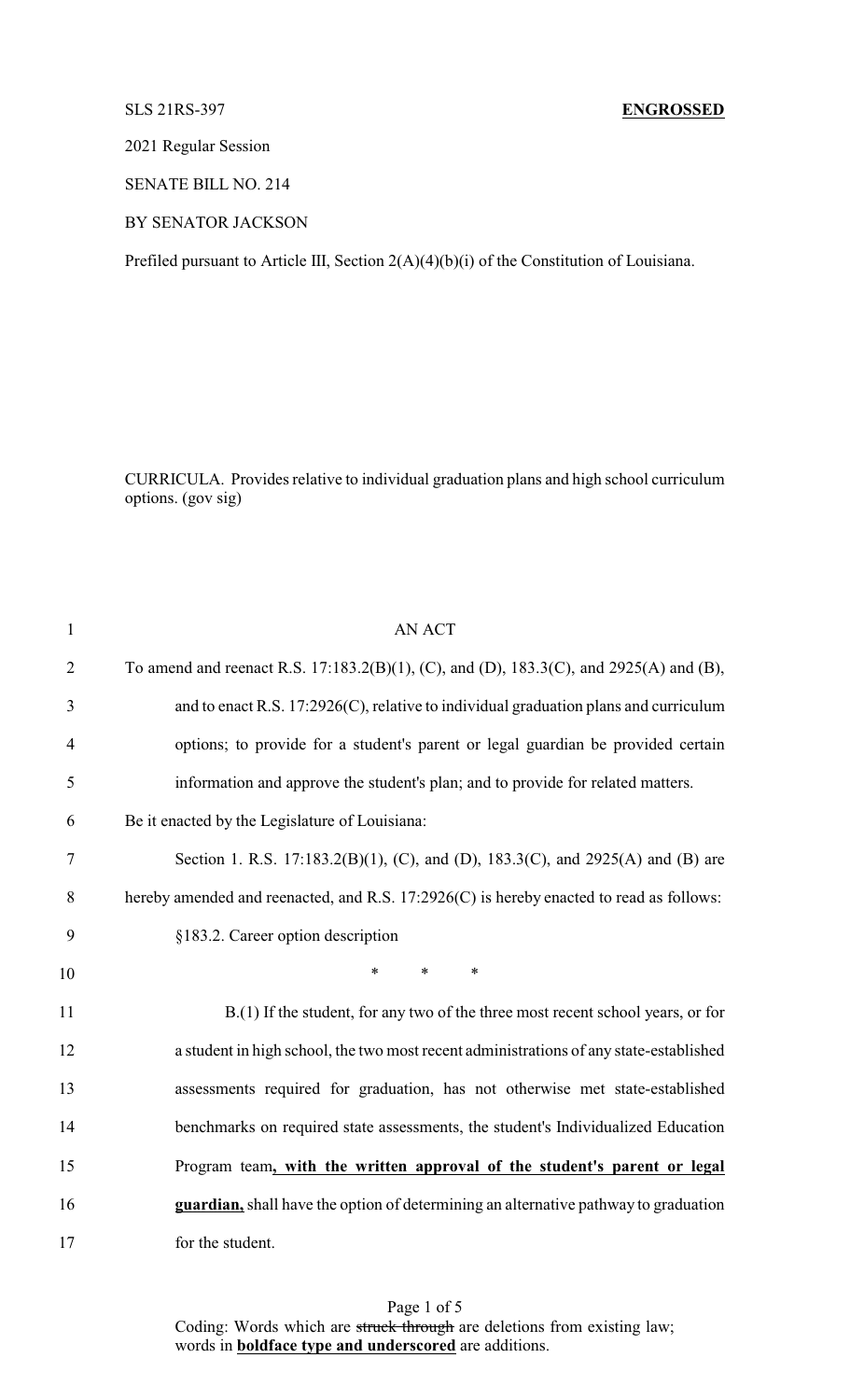**\* \* \*** \*

| $\overline{2}$ | C. Throughout high school, each student shall pursue the curriculum required            |
|----------------|-----------------------------------------------------------------------------------------|
| 3              | for his chosen major by his school and approved by the State Board of Elementary        |
| $\overline{4}$ | and Secondary Education or, for a student with an exceptionality as defined in R.S.     |
| 5              | $17:1942(B)$ , except a student identified as gifted or talented and who has no other   |
| 6              | exceptionality, who meets the eligibility criteria as provided in Paragraph $(B)(1)$ of |
| $\overline{7}$ | this Section, as determined by the student's Individualized Education Program team,     |
| 8              | if applicable, and approved in writing by the student's parent or legal guardian.       |
| 9              | D. Students shall, with the written approval of a parent or legal guardian,             |
| 10             | be able to change from one major to another at the end of any school semester.          |
| 11             | §183.3. Career major; description; curriculum and graduation requirements               |
| 12             | $\ast$<br>$\ast$<br>$\ast$                                                              |
| 13             | C.(1) Each city, parish, and other local public school board shall submit a             |
| 14             | proposed curriculum to the State Board of Elementary and Secondary Education for        |
| 15             | approval. Such curriculum shall comply with the provisions of Subsection B of this      |
| 16             | Section and the provisions of R.S. 17:261 through 280.                                  |
| 17             | (2) Each school with an approved career major program, shall annually                   |
| 18             | conduct an informational meeting for the parents and legal guardians of                 |
| 19             | students enrolled in the eighth grade regarding the approved curriculum.                |
| 20             | $\ast$<br>*<br>∗                                                                        |
| 21             | §2925. Individual graduation plans                                                      |
| 22             | A.(1) By the end of the eighth grade, every student, with the assistance of his         |
| 23             | parent or other legal custodian guardian and school counselor, and for a student with   |
| 24             | an exceptionality as defined in R.S. 17:1942(B), except a student identified as gifted  |
| 25             | or talented and who has no other exceptionality, the student's Individualized           |
| 26             | Education Program team, if applicable, shall begin to develop an Individual             |
| 27             | Graduation Plan to guide the next academic year's course work and to assist the         |
| 28             | student in exploring educational and career possibilities and in making appropriate     |
| 29             | secondary and postsecondary education decisions as part of an overall postsecondary     |

Page 2 of 5 Coding: Words which are struck through are deletions from existing law; words in **boldface type and underscored** are additions.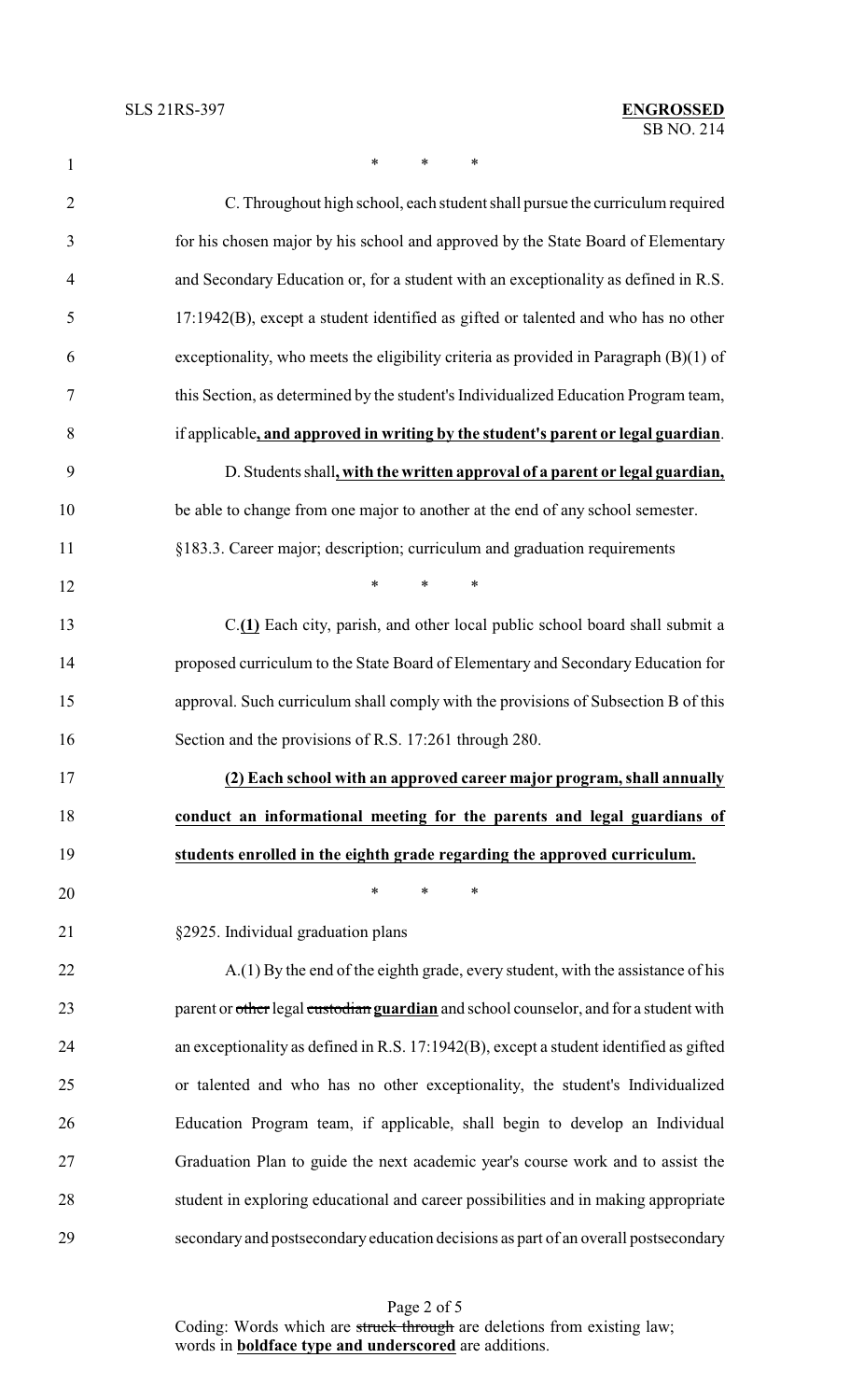|  | plan. |
|--|-------|
|--|-------|

 (2) By the end of the eighth grade, each student's Individual Graduation Plan or the student's Individualized Education Program, if applicable, shall list the required core courses to be taken through the tenth grade and shall identify the courses to be taken in the first year of high school. Students who fail to meet the standard for promotion to the ninth grade, pursuant to policies adopted by the State Board of Elementary and Secondary Education, shall have any necessary remedial courses included in their Individual Graduation Plan. The plan shall be reviewed annually and updated as necessary to identify the courses to be taken each year until 10 all required core courses are completed.

 (3) By the end of the tenth grade, each student's Individual Graduation Plan, based on the student's academic record, talents, and interests, shall outline high school graduation requirements relevant to the student's chosen postsecondary goals. Each student, with the assistance of his parent or other legal custodian **guardian** and school counselor, shall choose the high school curriculum framework and related graduation requirements that best meet his postsecondary goals. Each student's Individual Graduation Plan or the student's Individualized Education Program, if applicable, shall include the recommended sequence of courses for successful 19 completion of a standard diploma and shall be reviewed annually and updated or revised as needed.

 (4) The Individual Graduation Plan shall be sufficiently flexible to allow the student to**, with the written approval of a parent or legal guardian,** change his program of study, yet be sufficiently structured to ensure that the student will meet the high school graduation requirements for his chosen major or the requirements of the student's Individualized Education Program, if applicable, and be qualified for admission to a postsecondary education institution or to enter the workforce.

 (5) Each student's Individual Graduation Plan shall be **reviewed annually and revised as necessary to identify the courses to be taken each year until all required core courses are completed.**

> Page 3 of 5 Coding: Words which are struck through are deletions from existing law; words in **boldface type and underscored** are additions.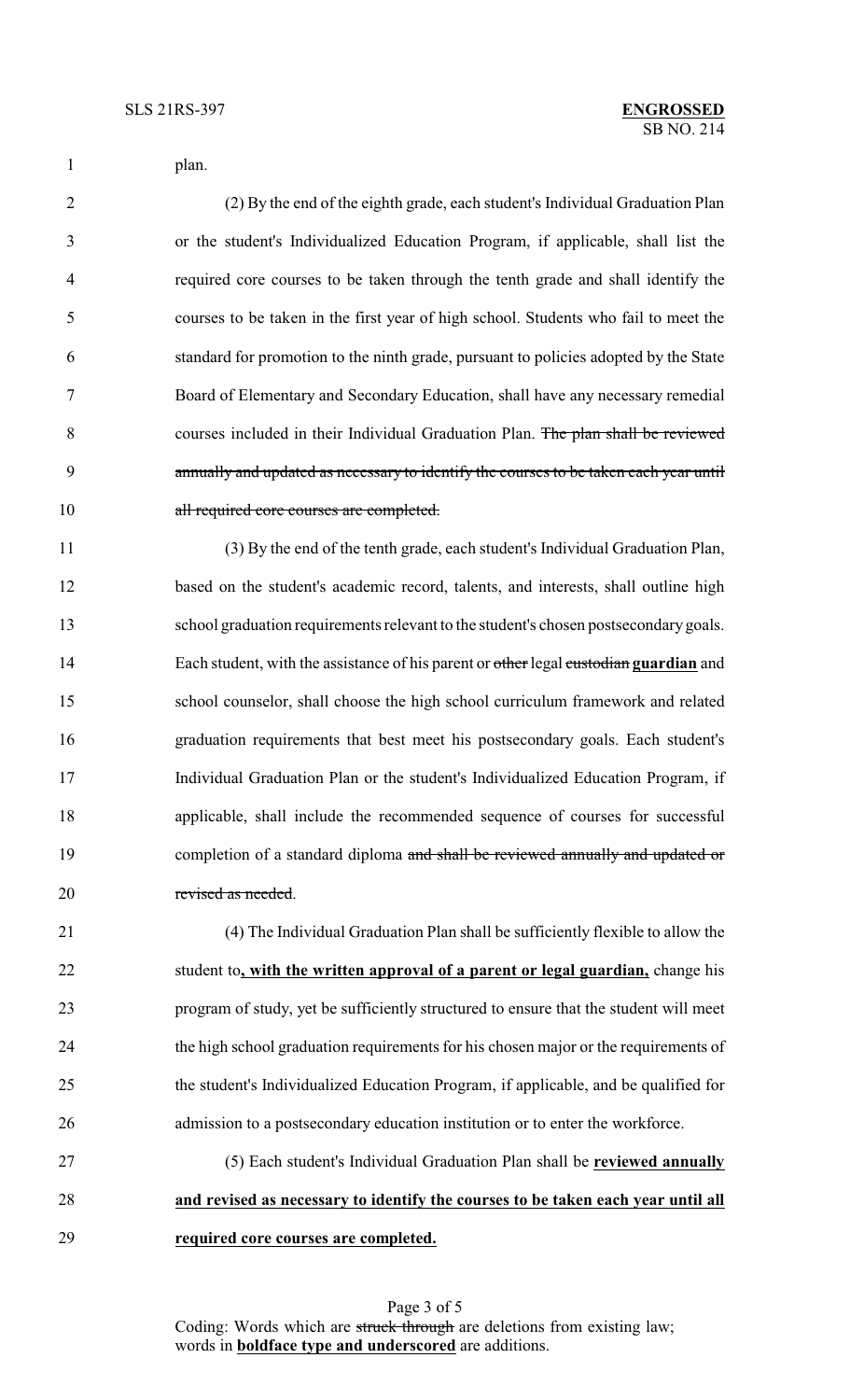| $\mathbf{1}$   | (6) Upon completion of the review, the plan shall be signed by the student,          |
|----------------|--------------------------------------------------------------------------------------|
| $\overline{2}$ | his parent or other legal custodian guardian, and the school counselor.              |
| 3              | (7) Prior to revising a student's individual graduation plan, the school             |
| $\overline{4}$ | counselor shall meet with the student's parent or legal guardian to explain the      |
| 5              | possible impacts the revisions to the plan might have on the student's               |
| 6              | graduation requirements and postsecondary education goals. Any revisions to          |
| $\tau$         | a student's plan shall be approved in writing by the student's parent or legal       |
| 8              | guardian.                                                                            |
| 9              | B. To provide a foundation for the development of the Individual Graduation          |
| 10             | Plan, schools shall provide eareer:                                                  |
| 11             | (1) Provide career awareness and exploration activities to all students in           |
| 12             | grades six through eight that create linkages between what a student does in school  |
| 13             | and what he wants to achieve in life. Such activities shall include career interest  |
| 14             | inventories and information to assist them in the career decision making process and |
| 15             | may include job shadowing, job mentoring, and job internships.                       |
| 16             | (2) Hold an informational meeting for the parents and legal guardians                |
| 17             | of students enrolled in eighth through twelfth grade to provide information          |
| 18             | regarding graduation requirements and curriculum choices. The meeting shall          |
| 19             | be held in conjunction with the scheduling of courses for the next academic          |
| 20             | year. Notice of the meeting shall be made through available means of                 |
| 21             | communication, including the school's automatic call system.                         |
| 22             | $\ast$<br>*<br>$\ast$                                                                |
| 23             | §2926. Student guidance and counseling; training and professional development        |
| 24             | $\ast$<br>$\ast$<br>$\ast$                                                           |
| 25             | C. The state Department of Education shall develop materials regarding               |
| 26             | high school curriculum frameworks, graduation requirements, and relevant             |
| 27             | postsecondary education and career opportunities. The materials shall be             |
| 28             | provided to each school for use in the annual meeting with parents and legal         |
| 29             | guardians required by R.S. 17:2925.                                                  |